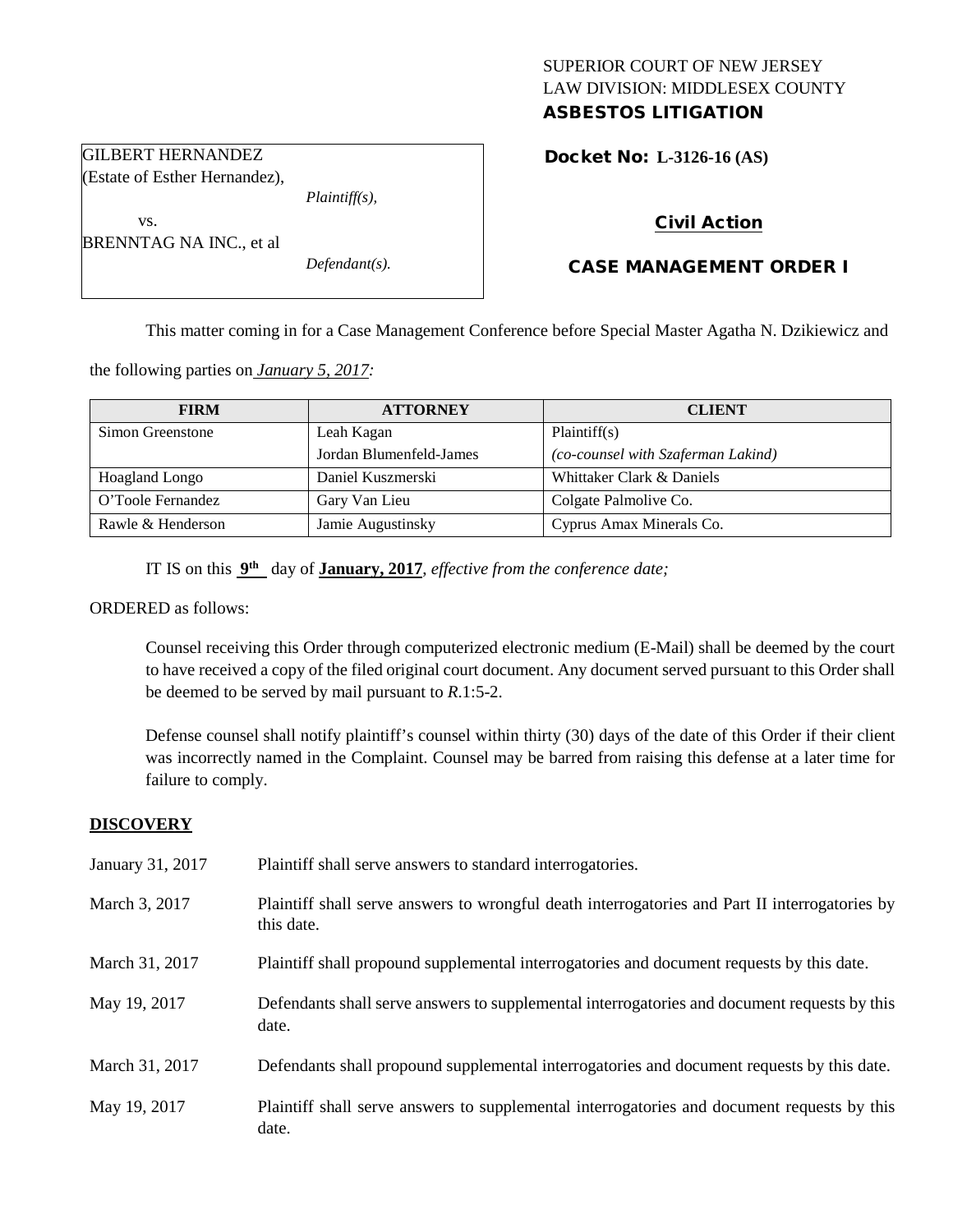- August 31, 2017 Fact discovery, including depositions, shall be completed by this date. Plaintiff's counsel shall contact the Special Master within one week of this deadline if all fact discovery is not completed.
- August 31, 2017 Depositions of corporate representatives shall be completed by this date.

## **EARLY SETTLEMENT**

September 15, 2017 Settlement demands shall be served on all counsel and the Special Master by this date.

#### **SUMMARY JUDGMENT MOTION PRACTICE**

- September 15, 2017 Plaintiff's counsel shall advise, in writing, of intent not to oppose motions by this date.
- September 29, 2017 Summary judgment motions shall be filed no later than this date.
- October 27, 2017 Last return date for summary judgment motions.

## **MEDICAL DEFENSE**

- March 3, 2017 Plaintiff shall serve executed medical authorizations by this date.
- January 31, 2017 Plaintiff shall serve a diagnostic medical report and any medical records in plaintiff's possession by this date.
- August 31, 2017 Plaintiff shall serve medical expert reports by this date.
- August 31, 2017 Upon request by defense counsel, plaintiff is to arrange for the transfer of pathology specimens and x-rays, if any, by this date.
- December 1, 2017 Defendants shall identify its medical experts and serve medical reports, if any, by this date. In addition, defendants shall notify plaintiff's counsel (as well as all counsel of record) of a joinder in an expert medical defense by this date.

# **LIABILITY EXPERT REPORTS**

- October 16, 2017 Plaintiff shall identify its liability experts and serve liability expert reports or a certified expert statement by this date or waive any opportunity to rely on liability expert testimony.
- December 1, 2017 Defendants shall identify its liability experts and serve liability expert reports, if any, by this date or waive any opportunity to rely on liability expert testimony.

# **ECONOMIST EXPERT REPORTS**

- October 16, 2017 Plaintiff shall identify its expert economists and serve expert economist report(s), if any, by this date or waive any opportunity to rely on economic expert testimony.
- December 1, 2017 Defendants shall identify its expert economists and serve expert economist report(s), if any, by this date or waive any opportunity to rely on economic expert testimony.

\_\_\_\_\_\_\_\_\_\_\_\_\_\_\_\_\_\_\_\_\_\_\_\_\_\_\_\_\_\_\_\_\_\_\_\_\_\_\_\_\_\_\_\_\_\_\_\_\_\_\_\_\_\_\_\_\_\_\_\_\_\_\_\_\_\_\_\_\_\_\_\_\_\_\_\_\_\_\_\_\_\_\_\_\_\_\_\_\_\_\_\_\_\_\_\_\_\_\_\_\_\_\_\_\_\_\_\_\_\_